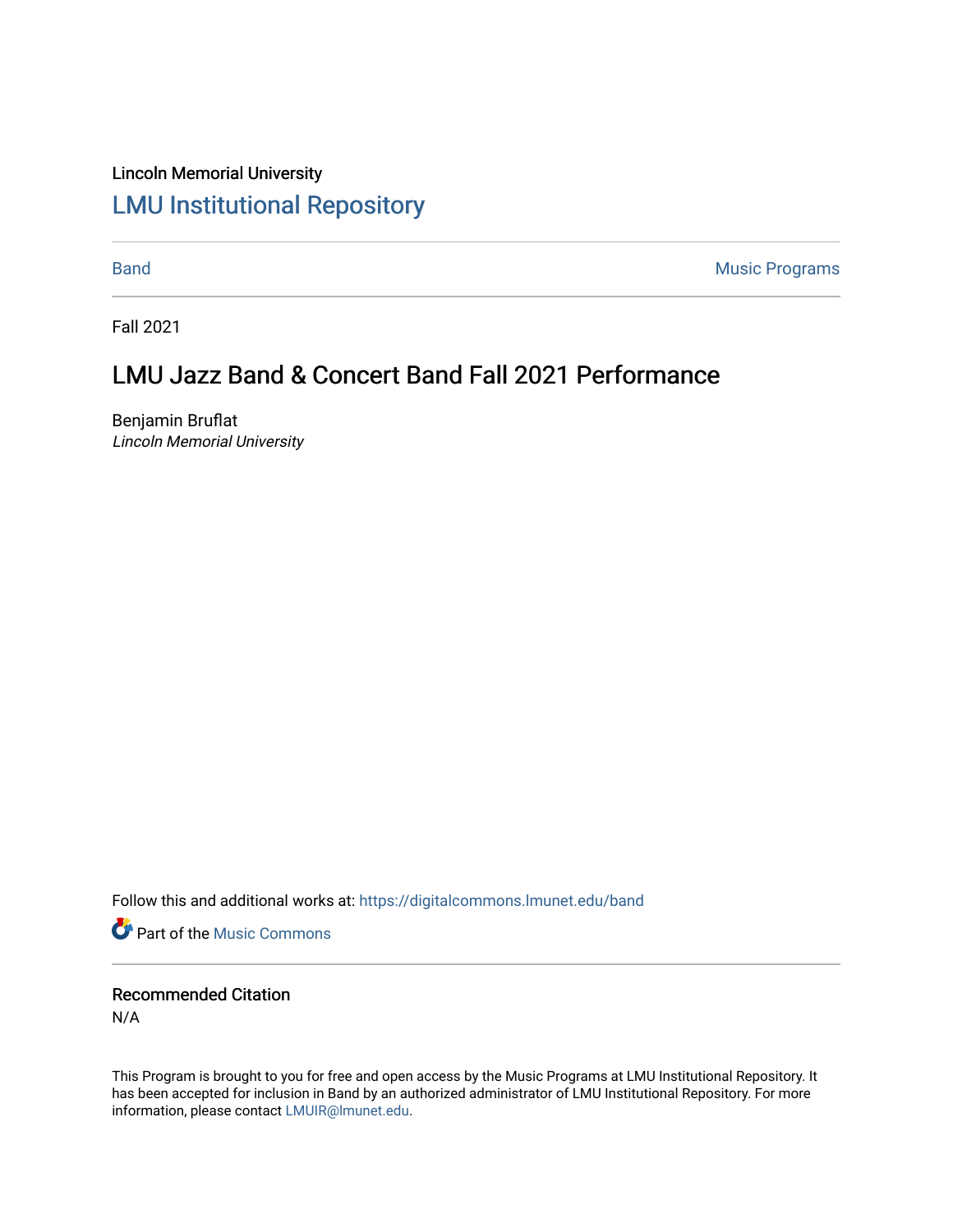## **LMU Jazz Band & Concert Band**

Dr. Ben Bruflat, director

November 30, 2021 7:30 pm

Sam & Sue Mars Performing Arts Center, Duke Hall *For the courtesy and comfort of our patrons, we please ask everyone to silence their mobile devices and refrain from entering and exiting the hall during the performance.*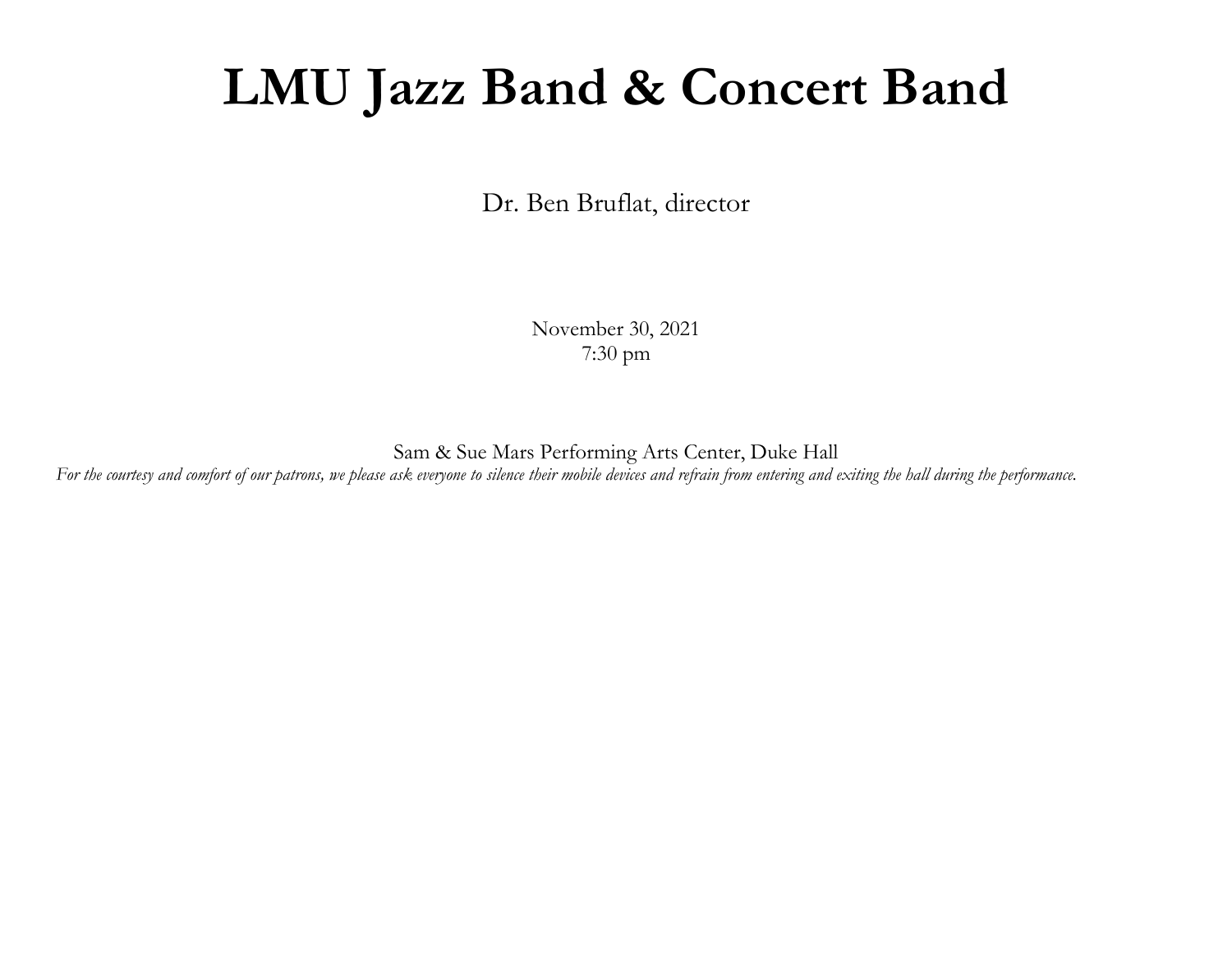| Program                                                            |                                                 | Suite from "The Planets"<br>1. Mars, the Bringer of War<br>2. Venus, the Bringer of Peace<br>3. Jupiter, the Bringer of Jollity                         | Gustav Holst                                      |
|--------------------------------------------------------------------|-------------------------------------------------|---------------------------------------------------------------------------------------------------------------------------------------------------------|---------------------------------------------------|
| Jazz Band                                                          |                                                 |                                                                                                                                                         | arr. Johnnie Vinson                               |
| Rhythm-a-Ning                                                      | Thelonious Monk                                 |                                                                                                                                                         |                                                   |
| Little Sunflower                                                   | Freddie Hubbard                                 | <b>Personnel</b>                                                                                                                                        |                                                   |
| There Will Never Be Another You                                    | Joan Merrill                                    | <b>Jazz Band</b><br>Natalie Monroe, saxophone<br>Sophia Gardea, trumpet<br>Doug Weston, trombone<br>Larry Yagodzinski, trombone<br>Caleb Daniels, piano |                                                   |
| Mr. P.C.                                                           | John Coltrane                                   |                                                                                                                                                         |                                                   |
| Tenor Madness                                                      | Sonny Rollins                                   | Ben Bruflat, drums                                                                                                                                      |                                                   |
| <b>Short Break</b>                                                 |                                                 | <b>Concert Band</b>                                                                                                                                     |                                                   |
| <b>Concert Band</b>                                                |                                                 | <b>Flutes</b><br>Erin Johnston                                                                                                                          | Trumpet<br>Joe Johnson                            |
| Sogno di Volare                                                    | Christopher Tin<br>arr. Michael Brown           | Jessica Knisley<br>Hannah Brandon<br>Keegan Gillman                                                                                                     | Trombone                                          |
| Lincolnshire Posy<br>I. Horkstow Grange<br>II. The Lost Lady Found | Percy Aldridge Grainger<br>arr. Michael Sweeney | Clarinets<br>Erin Achauer<br>Carey Anne Hawkins<br>Jaima Mccoy                                                                                          | Gabriel Croom<br>Doug Weston<br>Larry Yagodzinski |
| Appalachian Air                                                    | Nathan Daughtrey                                | Emily Watson<br>Lauren Williams                                                                                                                         | Percussion<br>Grace Mahieu<br>Daden Maples        |
| Hymn to the Dawn                                                   | Kimberly K. Archer                              | <b>Bass Clarinet</b><br>Jennifer Campbell                                                                                                               | Mary Russell                                      |
|                                                                    |                                                 | Alto Saxophone<br>Katlynn Clark<br>Natalie Monroe                                                                                                       |                                                   |